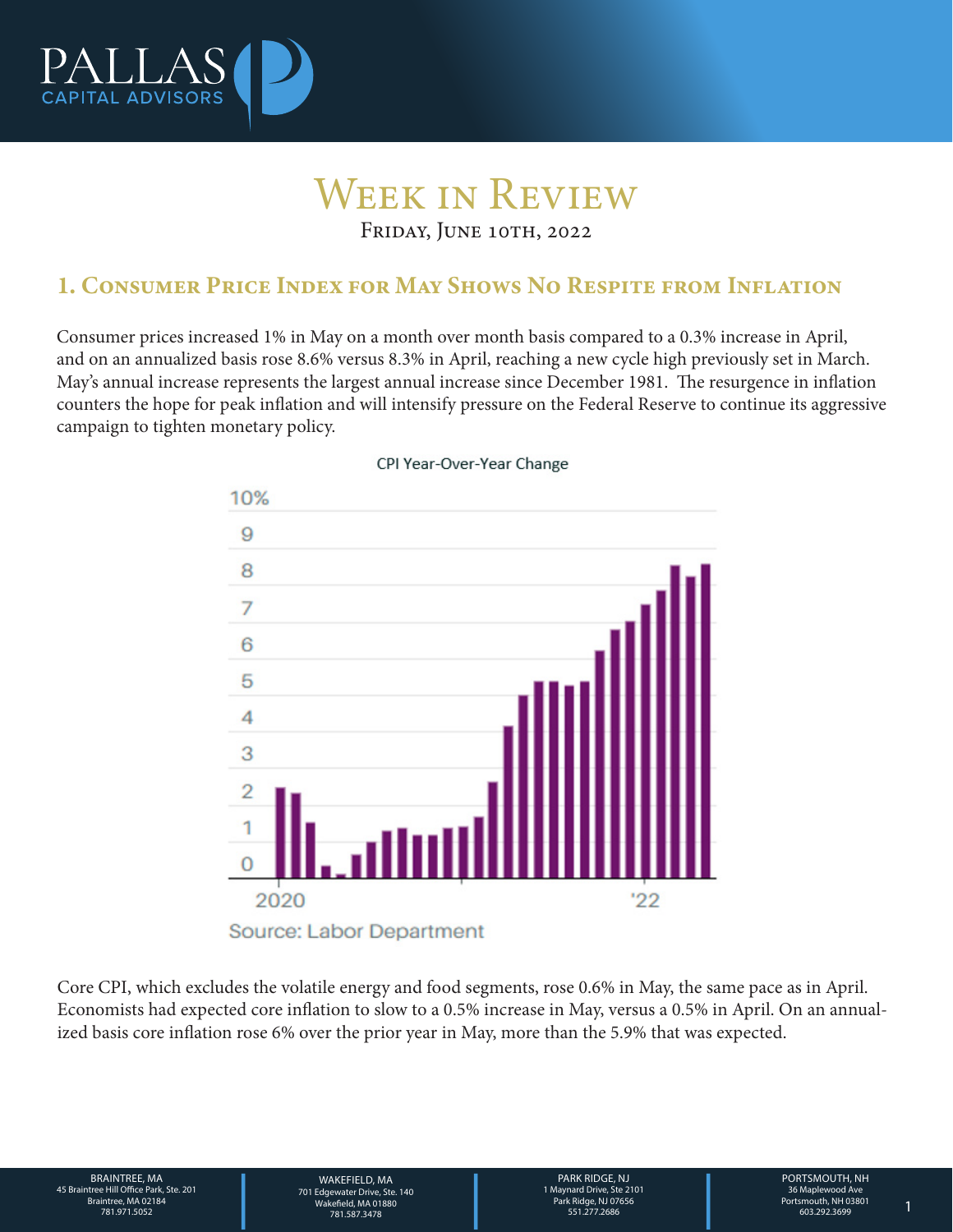



Year-Over-Year Change in Major CPI Categories

Source: U.S. Bureau of Labor Statistics.

The biggest contributors to the latest jump in inflation were shelter, gasoline, and food according to the BLS. The energy index rose 3.9% month-on-month in May, with the gasoline index rising 4.1%. Compared to the prior year, energy prices in May were up 34.6%, the most since September 2005. Meanwhile, the food index rose 1.2% from April to May and 10.1% over the prior year, the largest jump since March 1981. The cost of shelter rose 0.6% in May when compared to the prior month, the largest jump since March 2004. Owners' equivalent rent, a component of the shelter index, rose 0.6% in May, the most since August 1990.

The implications for sharp increases in May will be a strain on consumers as they must keep paying higher prices. The Federal Reserve will likely continue to raise interest rates to try to slow the economy and tame inflation, but it will take time. For financial markets, the implications will likely be lower valuation multiples to take into consideration the higher interest rates, slower expected growth, and concern about recession.

### 2. University of Michigan Consumer Confidence Index Continues to **DECLINE**

The University of Michigan's Consumer Sentiment Index slumped to 50.2 in the preliminary June survey, marking among the lowest level recorded by the survey. The decline has been rapid as the index declined by 14% on a month over month basis, continuing a downward trend over the last year and plumbing near its lowest recorded value, comparable to the trough reached in the middle of the 1980 recession.

BRAINTREE, MA 45 Braintree Hill Office Park, Ste. 201 Braintree, MA 02184

WAKEFIELD, MA<br>
701 Edgewater Drive, Ste. 140<br>
19 Wakefield, MA 01880<br>
781.587.3478<br>
781.587.3478<br>
PORTSMOUTH, NH<br>
19 Maynard Drive, Ste 2101<br>
PORTSMOUTH, NH<br>
19 Maynard Drive, Ste 2101<br>
Portsmouth, NH 03801<br>
Portsmouth, NH WAKEFIELD, MA 701 Edgewater Drive, Ste. 140 Wakefield, MA 01880 781.587.3478 781.971.5052 2

PARK RIDGE, NJ 1 Maynard Drive, Ste 2101 Park Ridge, NJ 07656 551.277.2686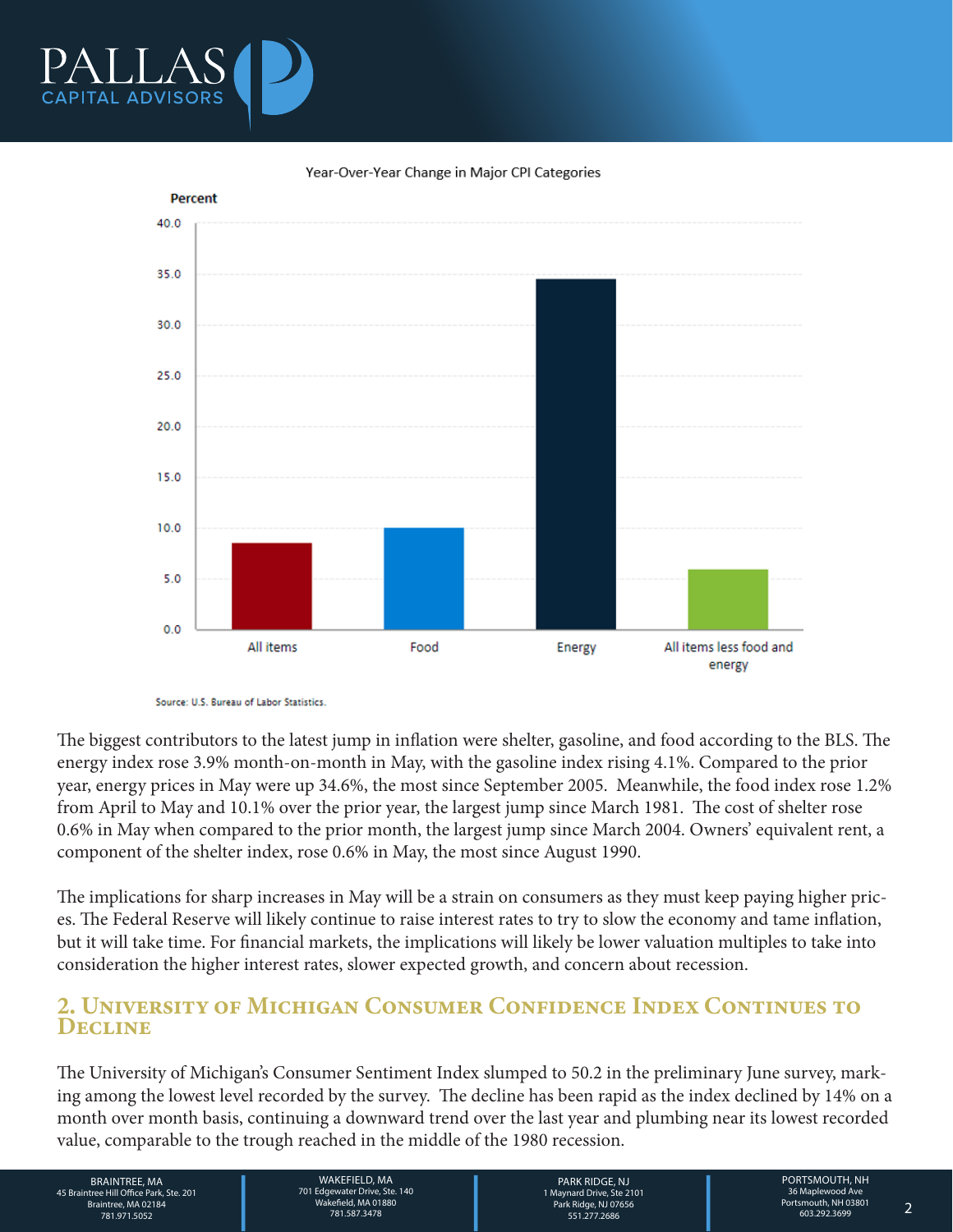

#### The Index of Consumer Sentiment

|                                    | lun  | May       | lun  | M-M       | Y-Y       |
|------------------------------------|------|-----------|------|-----------|-----------|
|                                    | 2022 | 2022 2021 |      | Change    | Change    |
| Index of Consumer Sentiment        | 50.2 | 58.4      | 85.5 | -14.0%    | -41.3%    |
| <b>Current Economic Conditions</b> | 55.4 | 63.3      | 88.6 | -12.5%    | -37.5%    |
| Index of Consumer Expectations     | 46.8 | 55.2      | 83.5 | $-15.2\%$ | $-44.0\%$ |



#### THE INDEX OF CONSUMER SENTIMENT

Source: University of Michigan

All components of the sentiment index fell this month, with the steepest decline in the year-ahead outlook in business conditions, down 24% from May. Consumers' assessments of their personal financial situation worsened about 20%. Forty-six percent of consumers attributed their negative views to inflation, up from 38% in May; this share has only been exceeded once since 1981, during the Great Recession. Overall, gas prices weighed heavily on consumers, which was no surprise given the 65 cent increase in national gas prices from last month according to AAA.

Half of all consumers spontaneously mentioned gas during their interviews, compared with 30% in May and only 13% a year ago. Consumers expect gas prices to continue to rise a median of 25 cents over the next year, more than double the May reading and the second highest since 2015. In addition, a majority of consumers spontaneously mentioned supply shortages for the ninth consecutive month.

Looking for a silver lining, consumer confidence and trailing stock market returns have historically been inversely correlated.

BRAINTREE, MA MAKEFIELD, MA MAKEFIELD, MA PARK RIDGE, NJ PORTSMOUTH, NH<br>26 Braintree Hill Office Park, Ste. 201<br>26 Braintree, MA 02184 Mayara May and Drive, Ste. 140<br>281.971.5052 781.971.5052 781.587.3478 731.97556 781.971 BRAINTREE, MA 45 Braintree Hill Office Park, Ste. 201 Braintree, MA 02184

WAKEFIELD, MA 701 Edgewater Drive, Ste. 140 Wakefield, MA 01880 781.587.3478 781.971.5052 3

PARK RIDGE, NJ 1 Maynard Drive, Ste 2101 Park Ridge, NJ 07656 551.277.2686